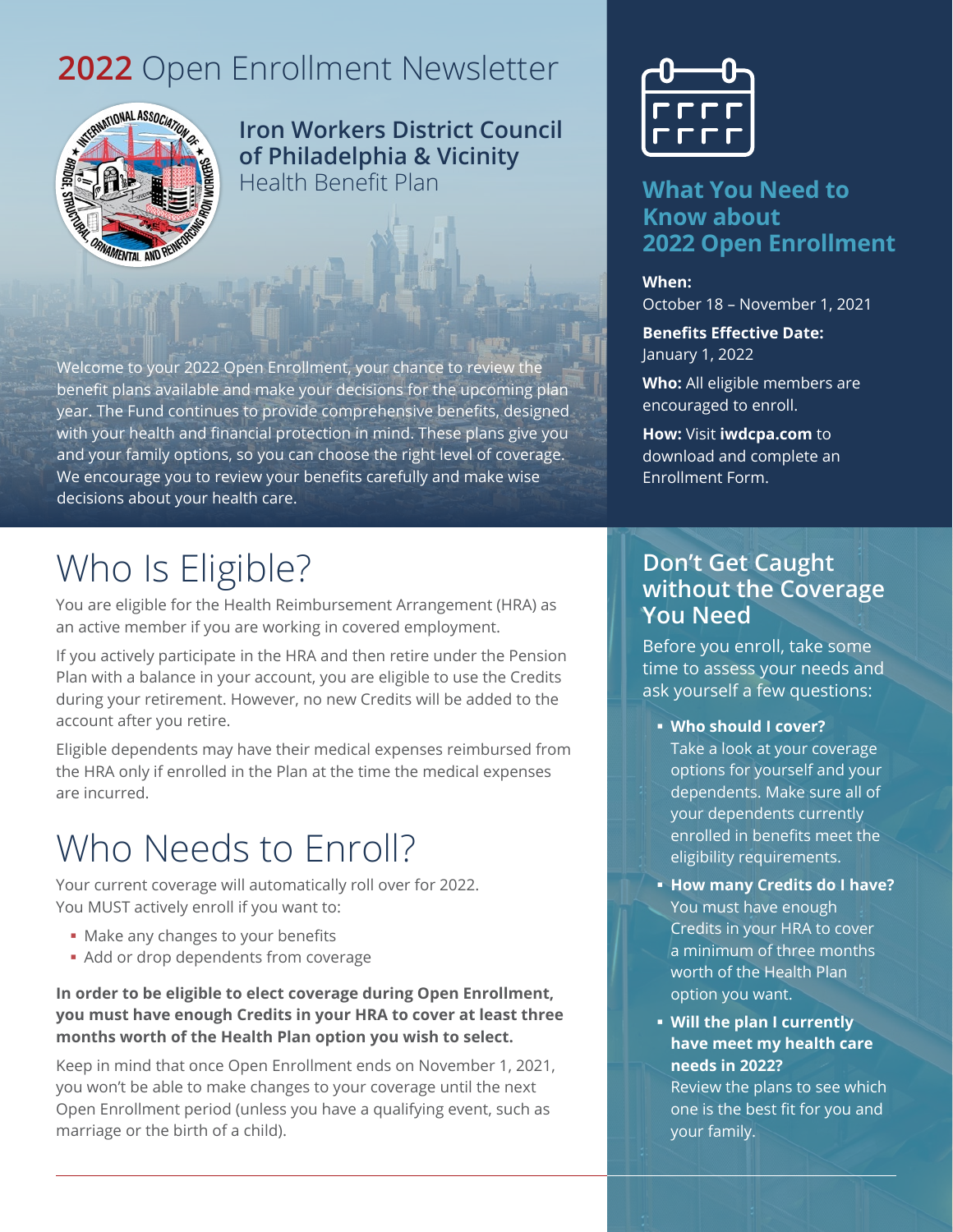# Health Plans

Choosing a health plan is an important decision during Open Enrollment. To help you pick the right one, here is a side-by-side comparison of in-network coverage for all the medical plan options. Keep in mind that you cannot decline medical, prescription drug, dental, or vision coverage under the plan option you select. They are offered as a package.

| <b>Features</b>                                                            | <b>Plan A</b>                                                                                                                                                                                                                                                                           | <b>Plan B</b>                                            | <b>Plan C</b>                                            |  |  |
|----------------------------------------------------------------------------|-----------------------------------------------------------------------------------------------------------------------------------------------------------------------------------------------------------------------------------------------------------------------------------------|----------------------------------------------------------|----------------------------------------------------------|--|--|
| <b>Credits Required</b>                                                    | Highest                                                                                                                                                                                                                                                                                 | Mid-range                                                | Lowest                                                   |  |  |
| <b>Deductible</b>                                                          | None                                                                                                                                                                                                                                                                                    | \$1,500 Single/<br>\$3,000 Member + 1 or Family          | \$3,500 Single/<br>\$7,000 Member + 1 or Family          |  |  |
| <b>Out-of-Pocket</b><br><b>Maximums</b>                                    | \$6,075 Single/<br>\$12,075 Member + 1 or Family                                                                                                                                                                                                                                        | \$6,075 Single/<br>\$12,075 Member + 1 or Family         | \$6,075 Single/<br>\$12,075 Member + 1 or Family         |  |  |
| <b>Coinsurance</b>                                                         | Plan pays 100%                                                                                                                                                                                                                                                                          | Plan pays 85% after deductible                           | Plan pays 50% after deductible                           |  |  |
| <b>Copays</b>                                                              | Office visit: \$20                                                                                                                                                                                                                                                                      | Plan pays 85% after deductible                           | Plan pays 50% after deductible                           |  |  |
|                                                                            | Inpatient: \$100 per day,<br>up to \$500 per admission                                                                                                                                                                                                                                  | Inpatient: \$500 per day,<br>up to \$5,000 per admission | Inpatient: \$500 per day,<br>up to \$5,000 per admission |  |  |
|                                                                            | Emergency Room:<br>\$150 (waived if admitted)                                                                                                                                                                                                                                           | Emergency Room:<br>\$150 (waived if admitted)            | Emergency Room care:<br>\$150 (waived if admitted)       |  |  |
| <b>Prescription Drugs</b>                                                  |                                                                                                                                                                                                                                                                                         |                                                          |                                                          |  |  |
| <b>Prescription Drug</b><br>Coverage                                       | <b>Retail/Mail Order</b><br>Generic: \$10/\$20<br>Brand Formulary: \$25/\$50<br>Non-Formulary: \$100/\$200<br>Specialty: You pay 2%<br>coinsurance (\$25 min/<br>\$250 max for formulary<br>specialty medications;<br>\$50 min/\$250 max for<br>non-formulary specialty<br>medications) | Plan pays 85%<br>after deductible                        | Plan pays 50%<br>after deductible                        |  |  |
| <b>Prescription Drug</b><br><b>Deductible</b>                              | None                                                                                                                                                                                                                                                                                    | \$100                                                    | \$200                                                    |  |  |
| <b>Prescription Drug</b><br><b>Annual Out-of-</b><br><b>Pocket Maximum</b> | \$1,825 Single/<br>\$3,725 Member + 1 or Family                                                                                                                                                                                                                                         | \$1,825 Single/<br>\$3,725 Member + 1 or Family          | \$1,825 Single/<br>\$3,725 Member + 1 or Family          |  |  |

**Note:** The comparisons above are not meant as comprehensive descriptions of the Plan's benefits. For more information about the three plan options, including information about dental and vision coverage, you can review the Summaries of Benefits and Coverage (SCBs), that are included in this mailing, your Summary Plan Description, and other documents you have received from the Plan.

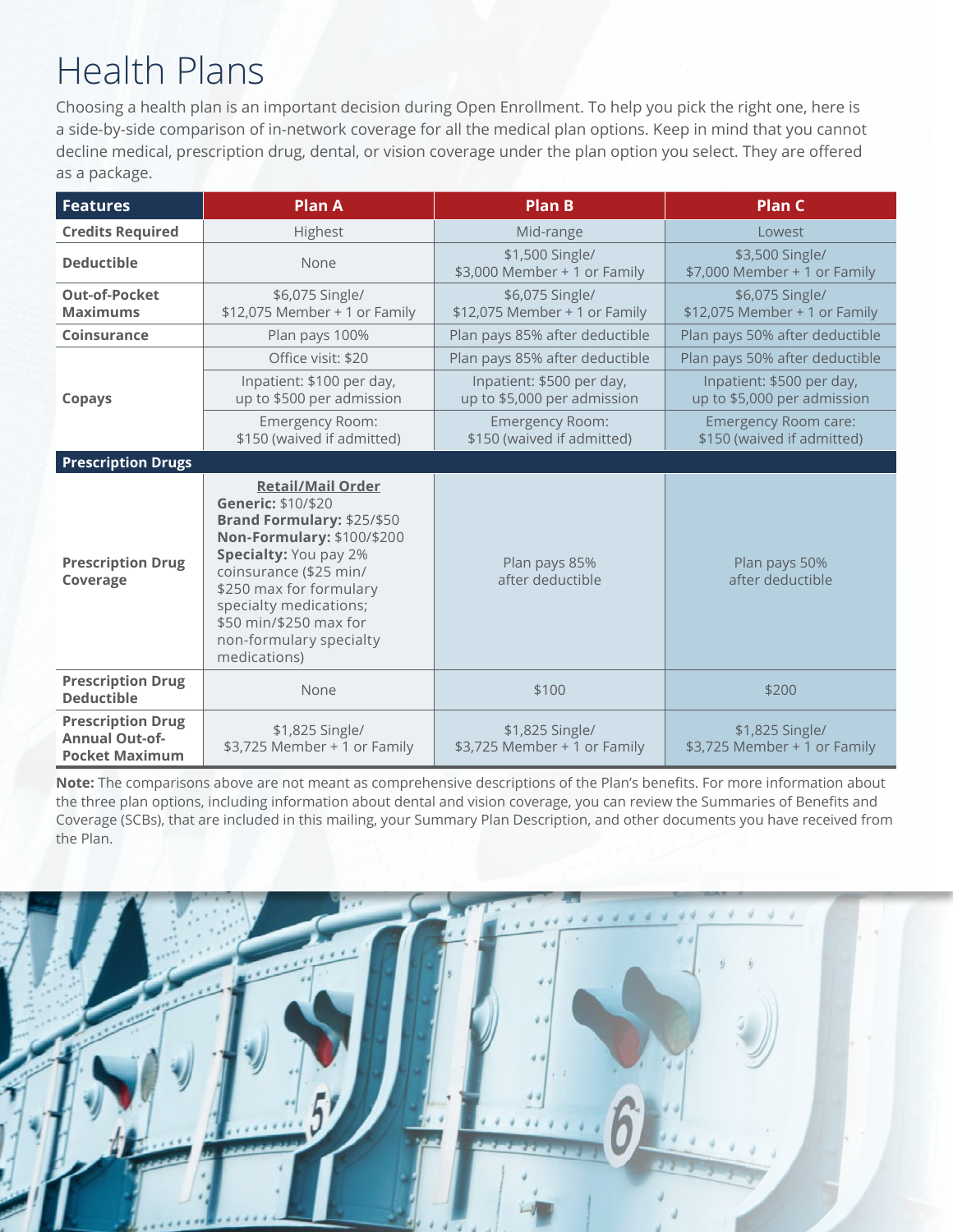# 2022 HRA Credits

Your Credits are based on the number of hours you work. Before electing your coverage, please ensure you have enough Credits to cover at least three months' worth of the desired Health Plan option.

| <b>Credits and hours needed to maintain eligibility</b> |                |        |                |        |               |                       |        |               |                |        |
|---------------------------------------------------------|----------------|--------|----------------|--------|---------------|-----------------------|--------|---------------|----------------|--------|
|                                                         |                |        | <b>Plan A</b>  |        | <b>Plan B</b> |                       |        | <b>Plan C</b> |                |        |
|                                                         |                | Single | Member<br>$+1$ | Family | Single        | <b>Member</b><br>$+1$ | Family | Single        | Member<br>$+1$ | Family |
| Local 399                                               |                |        |                |        |               |                       |        |               |                |        |
| <b>Required</b><br><b>HRA</b><br><b>Credits</b>         | Monthly        | 705    | 1,360          | 1,766  | 577           | 1.098                 | 1,420  | 479           | 899            | 1,159  |
|                                                         | Annual         | 8,454  | 16,318         | 21,197 | 6,918         | 13,173                | 17,043 | 5,751         | 10,789         | 13,910 |
| <b>Required</b><br><b>Minimum</b><br><b>Hours</b>       | <b>Monthly</b> | 53     | 102            | 132    | 43            | 82                    | 106    | 36            | 67             | 87     |
|                                                         | Annual         | 633    | 1,222          | 1,588  | 518           | 987                   | 1,277  | 431           | 808            | 1,042  |
| Local 401                                               |                |        |                |        |               |                       |        |               |                |        |
| <b>Required</b>                                         | <b>Monthly</b> | 705    | 1,360          | 1,766  | 577           | 1,098                 | 1,420  | 479           | 899            | 1,159  |
| <b>HRA</b><br><b>Credits</b>                            | Annual         | 8,454  | 16,318         | 21,197 | 6,918         | 13,173                | 17,043 | 5,751         | 10,789         | 13,910 |
| Required<br>Minimum<br><b>Hours</b>                     | <b>Monthly</b> | 46     | 88             | 114    | 37            | 71                    | 92     | 31            | 58             | 75     |
|                                                         | Annual         | 547    | 1,056          | 1,372  | 448           | 853                   | 1,103  | 372           | 698            | 900    |
| Local 404                                               |                |        |                |        |               |                       |        |               |                |        |
| <b>Required</b><br><b>HRA</b>                           | <b>Monthly</b> | 705    | 1,360          | 1,766  | 577           | 1,098                 | 1,420  | 479           | 899            | 1,159  |
| <b>Credits</b>                                          | Annual         | 8,454  | 16,318         | 21,197 | 6,918         | 13,173                | 17,043 | 5,751         | 10,789         | 13,910 |
| <b>Required</b><br><b>Minimum</b>                       | <b>Monthly</b> | 65     | 125            | 163    | 53            | 101                   | 131    | 44            | 83             | 107    |
| <b>Hours</b>                                            | Annual         | 779    | 1,504          | 1,954  | 638           | 1,214                 | 1,571  | 530           | 994            | 1,282  |
| Local 405                                               |                |        |                |        |               |                       |        |               |                |        |
| <b>Required</b><br><b>HRA</b>                           | <b>Monthly</b> | 705    | 1,360          | 1,766  | 577           | 1,098                 | 1,420  | 479           | 899            | 1,159  |
| <b>Credits</b>                                          | <b>Annual</b>  | 8,454  | 16,318         | 21,197 | 6,918         | 13,173                | 17,043 | 5,751         | 10.789         | 13,910 |
| Required<br><b>Minimum</b><br><b>Hours</b>              | <b>Monthly</b> | 59     | 115            | 149    | 49            | 93                    | 120    | 40            | 76             | 98     |
|                                                         | Annual         | 713    | 1,377          | 1,789  | 584           | 1,112                 | 1,438  | 485           | 910            | 1.174  |
| Local 451                                               |                |        |                |        |               |                       |        |               |                |        |
| <b>Required</b><br><b>HRA</b><br><b>Credits</b>         | <b>Monthly</b> | 705    | 1,360          | 1,766  | 577           | 1,098                 | 1,420  | 479           | 899            | 1,159  |
|                                                         | Annual         | 8,454  | 16,318         | 21,197 | 6,918         | 13,173                | 17,043 | 5,751         | 10,789         | 13,910 |
| <b>Required</b>                                         | <b>Monthly</b> | 59     | 115            | 149    | 49            | 93                    | 120    | 40            | 76             | 98     |
| <b>Minimum</b><br><b>Hours</b>                          | Annual         | 713    | 1,377          | 1,789  | 584           | 1,112                 | 1,438  | 485           | 910            | 1,174  |